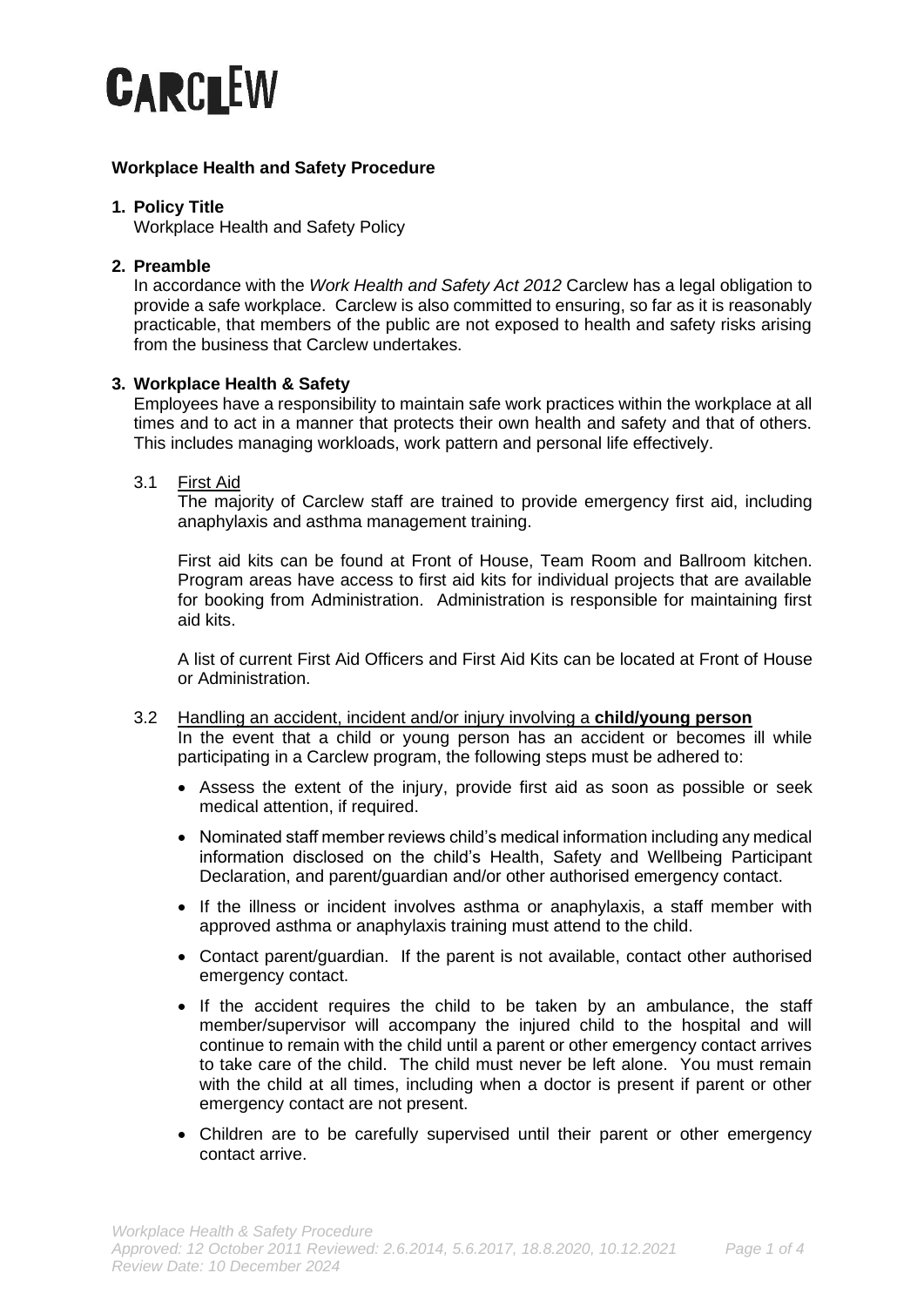- First aider must wear disposable gloves when dealing with bodily fluids and administering first aid. All materials used for cleaning wounds are to be disposed of appropriately.
- The staff member/Carclew representative is to report the accident/incident to their supervisor immediately.
- 3.3 Handling workplace accident, incident and/or injury In the event that an employee/representative or client has an accident or becomes ill while on Carclew grounds, the following steps must be adhered to:
	- Assess the extent of the injury, provide first aid as soon as possible or seek medical attention, if required.
	- If the accident requires the injured to be taken by an ambulance, a staff member/supervisor will accompany the injured person to the hospital and will continue to remain with the person until their next of kin/emergency contact arrives.
	- First aider must wear disposable gloves when dealing with bodily fluids and administering first aid. All materials used for cleaning wounds are to be disposed of appropriately
	- The incident must be reported verbally in the first instance by the injured person, work colleague or supervisor.

## 3.4 Injury and incident reporting and recording

All staff are required to ensure that all incidents (including near-misses) and injuries are reported to their supervisor and recorded on the appropriate form. If incidents are not reported it is highly likely that the sequence of events that contributed to the incident or injury remains essentially unchanged.

In the event that an accident, incident or injury occurs in the workplace, the following steps must be considered:

- The staff member involved, and the injured person must complete the Accident, Incident and Injury Report Form. Forms are available from Front of House, Administration, or download via the *Carclew Server* at *Resources/Carclew Policies/Workplace Health and Safety Policy/Accident Incident and Injury Report Form.* All sections of the Accident, Incident and Injury Report Form must be completed.
- It is important for the person involved in the incident to know that the purpose of completing the report form is to gather the facts and not to seek blame but rather a basis for the development of preventative action. All reports are handled in confidence; however, in some instances the nature of the incident may be disclosed to appropriate parties.
- The supervisor will interview the person(s) involved, witnesses and all other relevant personnel. The discussion will be held in a quiet and private place at the workplace. The report form should be completed without ambiguity and must clearly identify:
	- All the events leading up to the accident.
	- The facts of the accident/injury.
	- Treatment administered / the events that occurred immediately after the accident.
	- Recommendations for corrective action.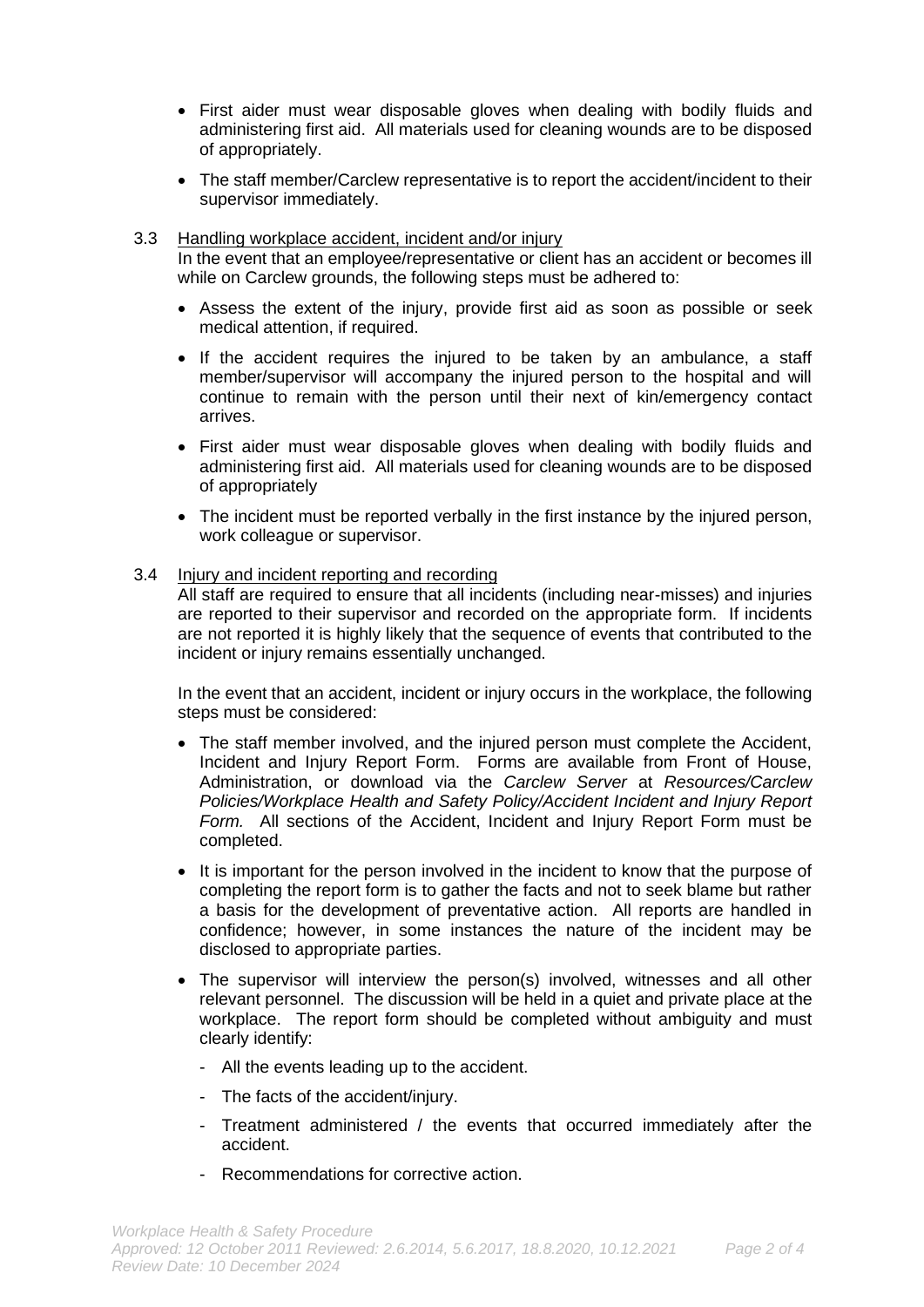- The form must be sighted and signed by the Chief Executive, and then forwarded to the Senior Manager, Finance & Operations, who will report the nature of the incident; while maintaining confidentiality, to the Work Health and Safety Committee and Carclew Board.
- The Work Health and Safety Committee will note and suggest corrective controls to prevent further accidents and injuries, if required. It is the responsibility of the committee to ensure that the corrective action is carried out.
- Any action that is carried out is to be communicated back to the injured person.

## 3.5 Reporting a Workers' Compensation Claim

In the event of incidents or injuries involving employees that are likely to result in a workers' compensation claim, employees must:

- Report the accident/injury to the Chief Executive/Senior Manager, Finance & Operations as soon as practicable.
- Complete the Accident, Incident and Injury Report Form and the WorkCover Worker Report Form as soon as possible. *(If the employee is incapable of completing the forms, the supervisor shall arrange for the completion of the form on the worker's behalf, as soon as possible.)*
- Attach the prescribed medical certificate and any other accounts for payment to the WorkCover Worker Report Form.
- Complete an 'Application for Leave of Absence' form if absent from work due to an injury. *(Note: mark as WorkCover claim).*

#### 3.6 Carclew Responsibilities Carclew will ensure the:

- Appropriate facilities and management of worker's health and safety conditions to support the welfare of all employees, volunteers and participants.
- Effective emergency and evacuation procedures that are clearly displayed throughout the building. Regular reviewing and testing of the procedures is carried out. Carclew has designated wardens who receive appropriate training to guide staff and visitors in an emergency. *For further detail, please refer to Carclew's Emergency procedure.*
- First Aid Training, including anaphylaxis and asthma management training, for staff, and ensuring that each project has access to a qualified first aider whilst children are on site.
- An injury management process that commences as soon as possible after a workrelated injury has occurred; and that the injured person's psychological and physical recovery is considered throughout the entire process.
- Access to compensation entitlements for work related injury or illness, as required.
- A Work Health and Safety Committee to assist with developing and carrying our measures to ensure the health and safety of workers, and that corrective action is followed up.
- First Aid Kits that are accessible and maintained as per *SafeWork SA's Code of Practice for First Aid in the Workplace.* Program areas have basic first aid kits for individual projects.
- 3.7 Employee/Carclew Representative Responsibilities As a representative of Carclew you have a responsibility to act in a manner which protects your own health and safety and that of others. You must not place yourself